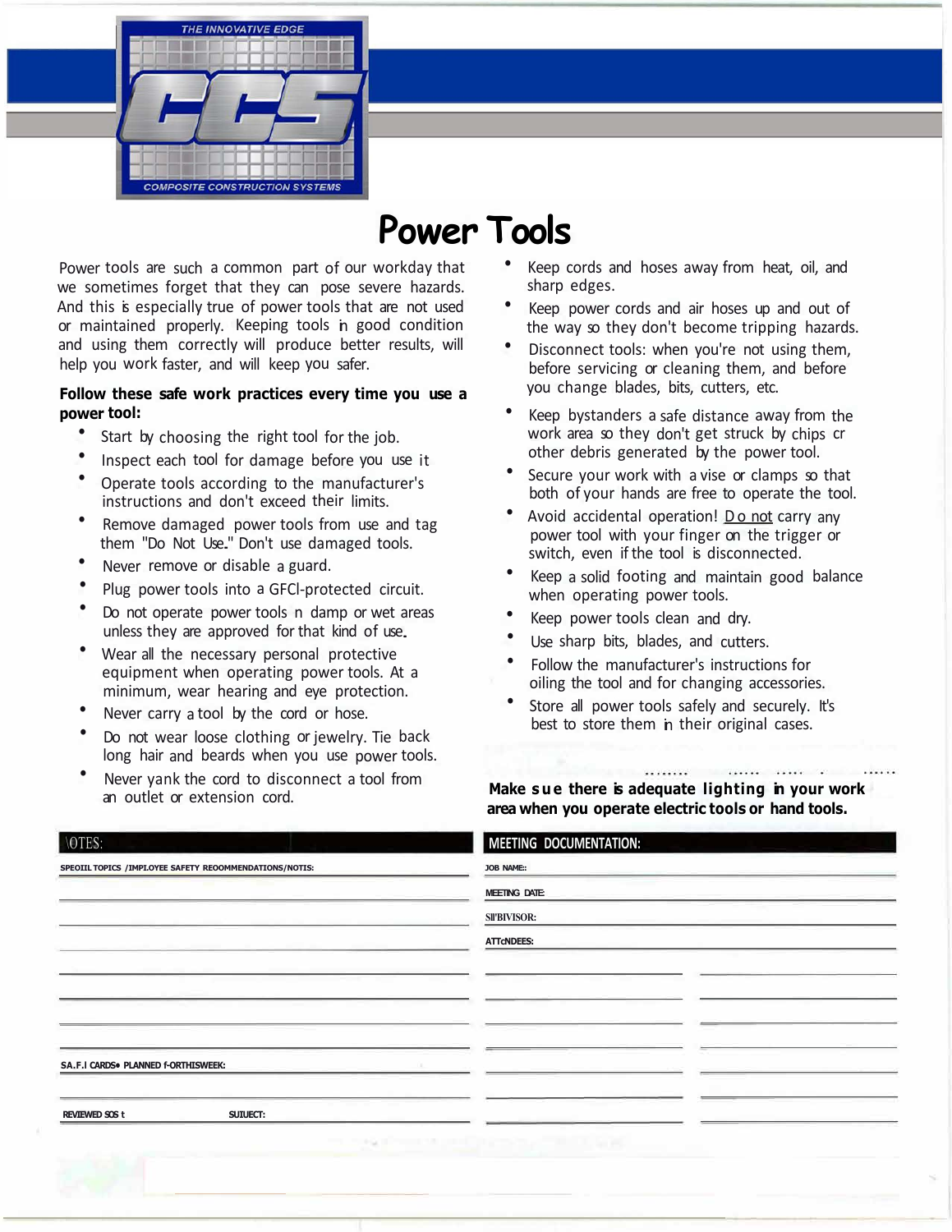

## **Will You Be Able to Hear Tomorrow?**

Noise is all around us. Jackhammers, chain saws, air compressors, heavy equipment, and power tools all expose us to noise above 00 to ffi decibels. You have to protect your hearing. According to the National Institute for Occupational Safety and Health, hearing loss 5 one of the most common work-related problems il the US. Every day, millions of workers are exposed to hazardous noise levels; and every day. the smart ones protect their heari $\Box$ If **VOU** need to shout to re heard by someone who's standing an arm's-length away, you probably need hearing protection. Keep the following ideas il mind when you decide how to safeguard your hearing.

**Earplugs or earmuffs.** The type of hearing protection you choose has to provide sufficient protection against the noise. Fortunately, there are a variety of options available: expandable foam plugs, pre-molded reusable plugs, and earmuffs. Look for a rating called NRR (Noise Reduction Rating) on the package. Higher NRR values mean greater capacity for noise reduction and increased protection.

**Comfort** Your hearing protection has to re reasonably comfortable C' you're not very likely to wear it. Of course, if you aren't wearing it, it won't do you much good. Those same options frt differently and feel different il or on your ears. If you hate wearing earplugs, or if you have an ear infection, earmuffs are a good option. Earmuffs are also good when noise exposure is sporadic, since it may re inconvenient to remove and reinsert earplugs. The rest hearing protection fits properly, feels comfortable, and stays il place.

\OTES:

**Hearing prorection has** to be **accessible.** Workers need to have convenient and easy access to hearing protection a, the job. Your employer should make hearing protection readily available and make sure that it's appropriate for the noise levels in your work area.

**The right hearing protection reduces noise** to **a safe level and still allows you** to be **able** to **hear enough** to **communicate.** o, a jobsite, it's essential that you are able to communicate with co-workers. You need to hear oncoming traffic and nearby back-up alarms. If you can't hear someone say"Hey, watch out!"you could re il trouble.

**Earbuds are not earplugs.** Listening to music with earbuds 5 not protecting your hearing. h fact, if 'you turn up the volume so you can hear the music over the noise, you're making the problem worse by increasing the sound level il your ear-you're doing.more damage to your hearing. Wear proper hearing protection that reduces the noise level.

Hearing loss doesn't heal or grow back. Once you've lost all or part of your ability to hear, it's gone forever. If you want to re able to hear when 'your older-the TV, birds singing, your granddaughter's first words-you have to protect your hearin*g* 

**SAFETY REMINDER** ··································································

**Protect your hearing** at **home, too. Wear hearing protection when you** mow **the** lawn, **attend loud concerts, or operate power tools.** 

**.J08 NA#E.;** 

**MEffiNG DATE:** 

**SUPERVISOR:** 

**AfflNOEES:**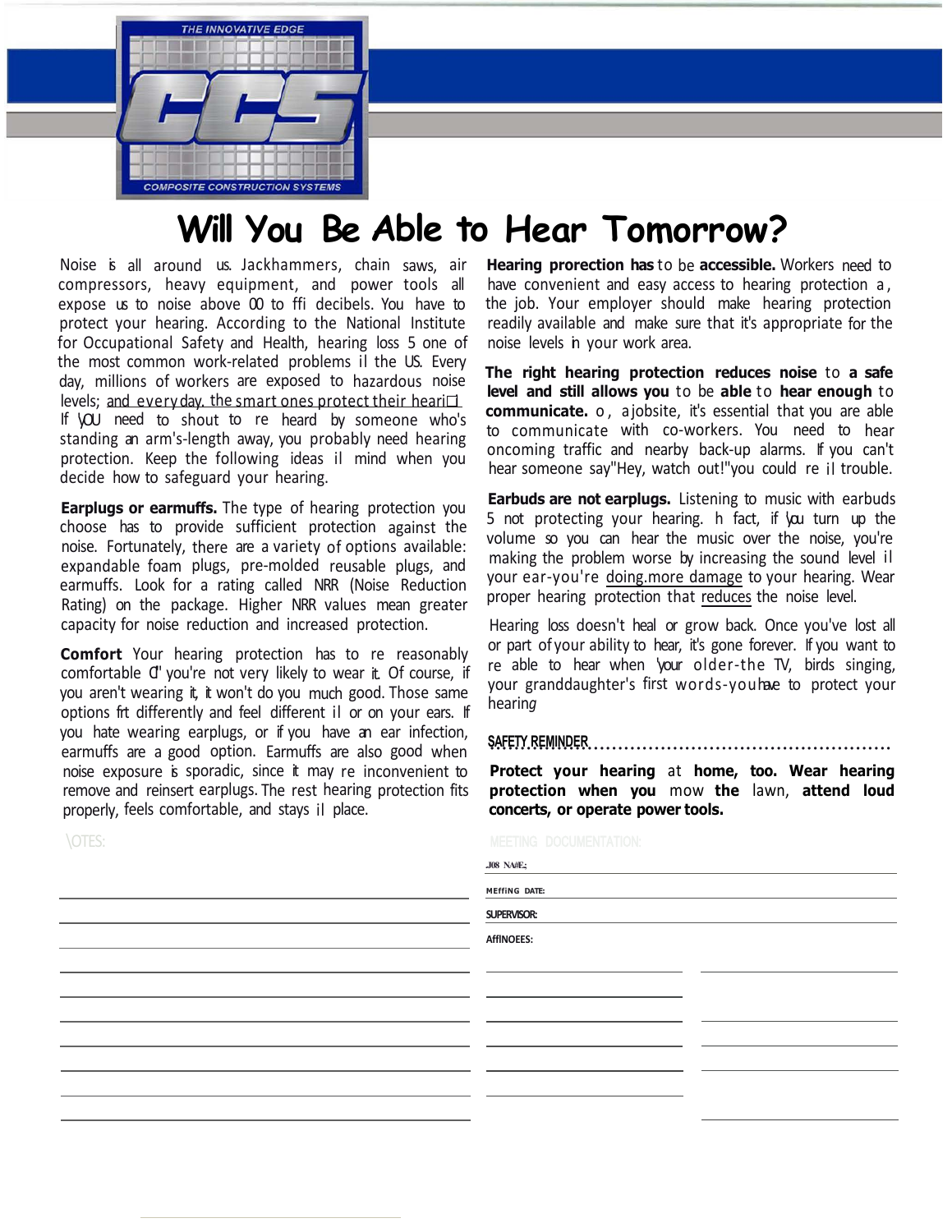

# **Operating Heavy Equipment**

Almost every construction site involves some kind of heavy equipment-an excavator, a crane, a tractor, a Bobcat, a backhoe, a truck, etc. When you operate heavy equipment, you ha\€ a tremendous responsibility for safety-yours, and  $\epsilon$  everyone else's on the site.

Before you can operate any machinery, you have to know what you're doing. You need real training, not a few onthe-job instructions. Each time you are assigned to a new machine, you need to l:e trained on that machine.

As an operator, you have to watch out for above-ground hazards like power lines, trees, buildir:igs, and excavations, and underground hazards like culverts, buried utilities, basements, and vaults. AS. the same time, you must l:e aware of your surroundings and the locations of everyone working near or around your machine.

AS the start of your shift, inspect the equipment.  $D \ge a$ complete 360-degree walk around. Go through the entire pre-start checklist tty the numbers. When you get into the operator's seat, buckle up. Before starting the engine, put all controls i1 their neutral positions and make sure co-workers are clear. Turn on the ignition, and then go through the post-start checklist. Don't omit any checks; don't assume something is OK just because it was last night when you parked the machine. Be sure to check the steering, brakes, hydraulics, lights, horn, mirrors, and the back-up alarm. If anything is wrong. shut down the machine and get it repaired.

### **Stay safe when you operate heavy equipment:**

- Kick the mud off your boots, and keep three points of contact when climbing the ladder.
- Avoid distractions, especially cell phones. Stay aware of your surroundings at all times.
- 1\/lake sure there 5 **an** exclusion zone i1 place to keep bystanders out of danger.
- Make sure all underground utilities and installations are marked.
- Know the limitations of the machinery. Stay within the manufacturer's capacity ratings.
- Watch out for co-workers and spotters. You don't want to hit them or put them in a strucktty or caught-in-between situation.
- Always pay attention to where you're going and/or where the boom or load is going.
- $D$  not back into work areas without someone clearing the area and providing hand signals.
- Never leave heavy equipment unattended with the engine running, especially ifthe machine is on loose material or on **an** inclined surface.
- Never allow anyone to ride a, the equipment unless they are in seats that have seat belts.

**Shut off the engine and let it cool down before you refuel. Don't ever smoke while you are refueling.** 

| UILV.                                                                                                   | IVEEHNJ LUUUNENIAIIUN. |  |
|---------------------------------------------------------------------------------------------------------|------------------------|--|
| SfEOALTOACS /EMPLO <ee reco-noations.tiotes:<="" saf£ty="" th=""><th><b>JOB NIMe</b></th><th></th></ee> | <b>JOB NIMe</b>        |  |
|                                                                                                         | <b>MEETING DATE:</b>   |  |
|                                                                                                         | SUPERVISOR:            |  |
|                                                                                                         | AffINDEES:             |  |
|                                                                                                         |                        |  |
|                                                                                                         |                        |  |
|                                                                                                         |                        |  |
|                                                                                                         |                        |  |
| SA.F.E. CARDS · PLANNED FORIIIIS VofEK:                                                                 |                        |  |
|                                                                                                         |                        |  |
|                                                                                                         |                        |  |
|                                                                                                         |                        |  |